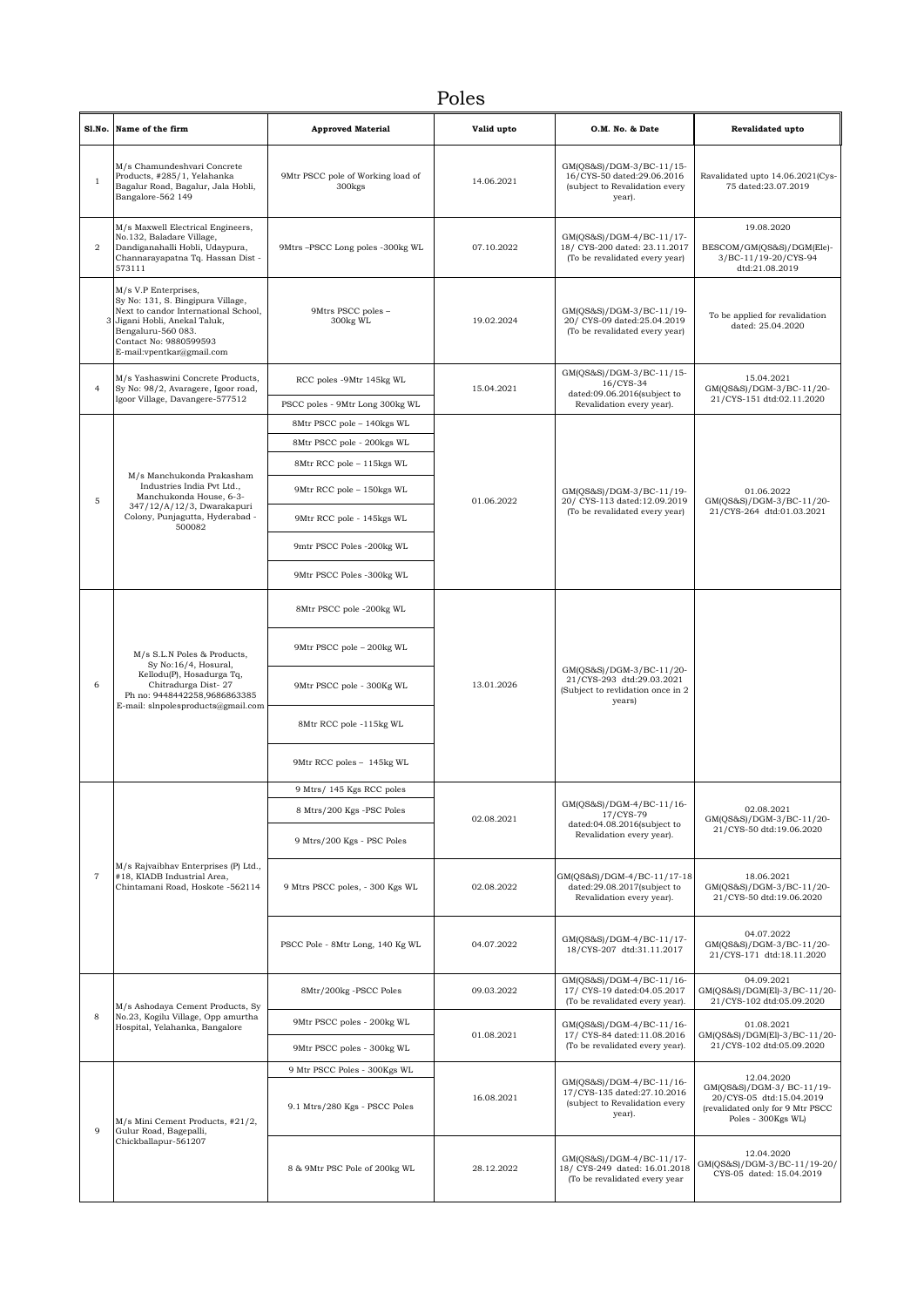|    | M/s Potenz Infratech Private Ltd., Sv                                                                                             | 8MTR PSC Poles - 200 KGS WL                                        |                                                       | GM(QS&S)/DGM-4/BC-11/16-<br>17/CYS-144 dated:28.11.2016                                     | 07.06.2020<br>GM(QS&S)/DGM-3/ BC-11/19-<br>20/CYS-46 dtd:15.06.2019                |
|----|-----------------------------------------------------------------------------------------------------------------------------------|--------------------------------------------------------------------|-------------------------------------------------------|---------------------------------------------------------------------------------------------|------------------------------------------------------------------------------------|
| 10 | No.200/2, Narasandra Village, Near<br>Solur, Kudur Hobli, Magadi Taluk,                                                           | 9 Mtr PSC Poles - 200Kgs WL                                        | 18.11.2021                                            | (subject to Revalidation every<br>year).                                                    |                                                                                    |
|    | Ramanagara - 562127                                                                                                               | 9Mtr PSCC Poles -300kg WL                                          |                                                       |                                                                                             |                                                                                    |
|    |                                                                                                                                   | 8MTR PSC Poles - 200 KGS WL                                        |                                                       |                                                                                             |                                                                                    |
| 11 | M/s Madhushree Concrete Products,<br>Sy No:200/2, Narasandra Village,                                                             | 9 Mtr PSC Poles - 200Kgs WL                                        | 18.11.2021                                            | GM(QS&S)/DGM-4/BC-11/16-<br>17/CYS-145 dated:28.11.2016                                     | 15.10.2020<br>GM(QS&S)/DGM(El)-3/BC-11/19-                                         |
|    | Near Solur, Kudur Hobli,<br>Ramanagara - 562217                                                                                   | 9 Mtr PSCC poles - 300Kgs WL                                       |                                                       | (subject to Revalidation every<br>year).                                                    | 20/CYS-130 dtd:17.10.2019                                                          |
|    | M/s Suma Enterprises and<br>Engineers, #23/2, Kunigal Road,<br>Opp. T Nandi Farm, Kempaganahalli,                                 | 9Mtr PSCC poles-200kgs WL                                          | 23.01.2022<br>(subject to revalivation<br>every year) | GM(QS&S)/DGM-4/BC-11/16-<br>17/ CYS-172 dated:16.02.2017<br>(To be revalidated every year). | 14.08.2021<br>GM(QS&S)/DGM(el)-3/BC-11/20-<br>21/CYS-79 dtd:14.08.2020             |
| 12 | Kasaba Hobli, Nelamangala,<br>Bangalore Rural<br>(Ph No: 9663314949)(E-<br>mail:Babu49054@gmail.com)                              | 9Mtr PSCC pole of 300kgs WL                                        |                                                       |                                                                                             |                                                                                    |
|    | M/s Shiva Concrete products,<br>Sy No:96 & 95/4 - B.P. Road -<br>Oorukere Village, Tumkur - 572106                                | 9Mtrs PSCC poles - 300kg WL                                        | 05.05.2022                                            | GM(QS&S)/DGM-3/BC-11/19-<br>20/ CYS-66 dated:15.07.2019<br>(To be revalidated every year)   | 04.09.2021<br>GM(QS&S)/DGM-3/BC-11/20-21/<br>CYS-127 dated:19.09.2020              |
| 13 | (Ph No:0816-2018038)<br>(Email:sbp.tumkur@gmail.com).                                                                             | 8Mtrs PSCC poles -200kg WL                                         |                                                       | GM(QS&S)/DGM-3/BC-11/20-                                                                    |                                                                                    |
|    |                                                                                                                                   | 9Mtrs PSCC poles -200kg WL                                         | 27.03.2024                                            | 21/ CYS-126 dated:19.09.2020<br>(To be revalidated every year)                              |                                                                                    |
|    |                                                                                                                                   | 8 Mtrs/200kgs - PSCC pole                                          |                                                       |                                                                                             | 26.12.2021<br>BESCOM/GM(QS&S)/DGM(Ele)-<br>3/BC-11/20-21/CYS-267<br>dtd:03.03.2021 |
| 14 | M/s R.S Industries,<br>Plot No: 111/2, Doddabudihal                                                                               | 9 Mtrs/200kgs - PSCC pole<br>9 Mtrs/300kgs - PSCC pole             | 26.12.2021                                            | GM(QS&S)/DGM-4/BC-11/16-<br>17/ CYS-181 dated:10.03.2017                                    |                                                                                    |
|    | village, Davangere-577001                                                                                                         | 9Mtr RCC square Pole - 150kg WL                                    |                                                       | (To be revalidated every year).                                                             |                                                                                    |
|    |                                                                                                                                   | 8 Mtrs/200kgs & 9Mtrs/200kgs - PSCC                                |                                                       |                                                                                             |                                                                                    |
|    |                                                                                                                                   | Poles                                                              |                                                       |                                                                                             | 21.11.2022                                                                         |
| 15 | M/s H.R.B. Industries, Plot<br>No:42/P1 & 43, Anagawadi                                                                           | 9Mtr PSCC Poles - 300kg WL                                         | 21.11.2022                                            | GM(QS&S)/DGM-4/BC-11/16-<br>17/ CYS-05 dated:07.04.2017<br>(To be revalidated every year).  | BESCOM/GM(QS&S)/DGM(Ele)-<br>3/BC-11/20-21/CYS-246<br>dtd:15.02.2021               |
|    | Industrial Area(KIADB), Harihara                                                                                                  | 8Mtr RCC Poles -115kg WL                                           |                                                       |                                                                                             |                                                                                    |
|    |                                                                                                                                   | 9Mtr RCC Poles -145kg WL                                           |                                                       |                                                                                             |                                                                                    |
|    |                                                                                                                                   | 8Mtr/ 140kgs - PCC Poles                                           | 09.03.2022                                            | GM(QS&S)/DGM-4/BC-11/16-<br>17/ CYS-15 dated:28.04.2017<br>(To be revalidated every year).  | 16.10.2020<br>GM(QS&S)/DGM(El)-3/BC-11/19-<br>20/CYS-131 dtd:17.10.2019            |
| 16 | M/s Yash Concrete Products, Sy No.<br>104, Thegganakuppe Village, Magadi<br>Taluk -562120                                         | 8&9 Mtr/200kgs - PSC poles                                         |                                                       |                                                                                             |                                                                                    |
|    |                                                                                                                                   | 9Mtr/300kgs- PSCC pole                                             |                                                       |                                                                                             |                                                                                    |
|    | M/s Amberkar Pre-stressed<br>Products, Opp. Shankar Textile<br>mills, Near Jain Temple, Harihara<br>Road, Davangere - 577006      | 8Mtr/ 140kgs - PCC Poles<br>8&9 Mtr/200kgs - PSC poles             | 31.01.2022                                            | GM(QS&S)/DGM-4/BC-11/17-<br>18/ CYS-201 dated:25.11.2017<br>(To be revalidated every year). | 31.01.2022<br>BESCOM/GM(QS&S)/DGM-3/BC-<br>11/21-22/CYS-46 dtd:22.07.2021          |
| 17 |                                                                                                                                   | 9Mtr/300kgs- PSCC pole                                             |                                                       |                                                                                             |                                                                                    |
|    |                                                                                                                                   | 9Mtr/145kgs - RCC poles                                            | 31.01.2022                                            |                                                                                             |                                                                                    |
|    |                                                                                                                                   | 8&9 Mtr/200kgs - PSCC poles                                        |                                                       | GM(QS&S)/DGM-4/BC-11/16-                                                                    | 30.05.2021<br>GM(QS&S)/DGM(El)-3/BC-11/20-                                         |
| 18 | M/s Sree Industries, Sy No. 101/6,<br>Hosahalli, Rangapura Road, Tiptur                                                           | 9Mtr/300kgs- PSCC pole                                             | 28.02.2022                                            | 17/ CYS-17 dated:28.04.2017<br>(To be revalidated every year).                              | 21/CYS-73 dtd:13.08.2020                                                           |
|    | M/s Prince Concrete Mfg Pvt Ltd., Sy<br>No: 246/1/2, S Bingipura, Begur to                                                        | 8Mtr PSCC poles 200kgs WL                                          |                                                       | GM(QS&S)/DGM-4/BC-11/16-<br>17/ CYS-80 dated:24.07.2017<br>(To be revalidated every year)   | 14.08.2021<br>GM(QS&S)/DGM-3/BC-11/20-<br>21/CYS-80 dtd:14.08.2020                 |
| 19 | Koppa Road, JiganiHobli, Anekal<br>560105Ph No:<br>Taluk, Bangalore-<br>9880599593)<br>(E-mail<br>:info@princeconretes@gmail.com) | 9Mtr PSC poles-200kgs WL<br>11Mtr Pre Stressed Spun Pole of 500kgs | 08.06.2022                                            |                                                                                             |                                                                                    |
|    |                                                                                                                                   | WL<br>9 Mtr PSCC Poles - 300Kgs WL                                 |                                                       |                                                                                             |                                                                                    |
|    | M/s Shri Ganesh Enterprises,                                                                                                      | 8Mtr - PSCC poles -200 kg WL                                       |                                                       |                                                                                             |                                                                                    |
| 20 | No:39/2, Hotteganahalli,<br>Kenchanahalli Post, Harihara Taluk,                                                                   | 9Mtrs PSCC Poles - 200 Kg WL                                       | 03.07.2022                                            | GM(QS&S)/DGM-4/BC-11/16-<br>17/ CYS-91 dated05.08.2017<br>(To be revalidated every year)    | 14.08.2021<br>GM(QS&S)/DGM-4/BC-11/20-21/<br>CYS-85 dated:17.08.2020               |
|    | Davangere District<br>(Ph No: 9449838833)(E-<br>mail:nprasadsps@gmail.com)                                                        | 9Mtrs-PSCC poles -300kg WL                                         |                                                       |                                                                                             |                                                                                    |
|    | M/s PKS Prestressed Concrete<br>Products, Survey No: 265/P1,<br>Doddabathi, P. B. Road, Davangere -<br>577016                     | 8Mtr - PSC poles -200 kg WL                                        | 03.10.2022                                            | GM(QS&S)/DGM-4/BC-11/17-<br>18/ CYS-154 dated 03.10.2017<br>(To be revalidated every year)  |                                                                                    |
| 21 |                                                                                                                                   | 9Mtrs PSC Poles - 200 Kg WL                                        |                                                       |                                                                                             | 02.05.2020<br>GM(QS&S)/DGM(Ele)/BC-11/19-<br>20/CYS-21 dtd:03.05.2019              |
|    |                                                                                                                                   | 9Mtrs-PSCC poles -300kg WL                                         |                                                       |                                                                                             |                                                                                    |
|    | M/s Kalleshwara Concrete Products,                                                                                                | 8Mtrs PSCC poles -200kg WL                                         |                                                       |                                                                                             |                                                                                    |
| 22 | No.99, Avargere Igoor Road, Igoor<br>Village, Igoor Post, Davangere Taluk<br>Davangere                                            | 9Mtrs PSCC poles - 200kg WL                                        | 27.03.2022                                            | GM(QS&S)/DGM-4/BC-11/17-<br>18/ CYS-187 dated16.11.2017<br>(To be revalidated every year)   | 29.10.2021<br>GM(QS&S)/DGM-3/BC-11/20-<br>21/CYS-150 dtd:02.11.2020                |
|    |                                                                                                                                   | 9Mtrs-PSCC poles -300kg WL<br>RCC pole -8Mtr Long 145kg WL         |                                                       |                                                                                             |                                                                                    |
| 23 | M/s K.V.T Industries, No: 134/B,<br>3rd stage, Mundargi Industrial Area,<br>KIADB, Bellary- 583101                                | 9Mtr PSCC Pole of 300kgs Working<br>Load                           | 20.01.2023                                            | GM(QS&S)/DGM-4/BC-11/17-<br>18/ CYS-280 dated: 01.03.2018<br>(To be revalidated every year  | 20.01.2023<br>GM(QS&S)/DGM-3/BC-11/20-21/<br>CYS-258 dated: 24.02.2021             |
|    |                                                                                                                                   | 8Mtrs PSCC poles -200kg WL                                         |                                                       |                                                                                             |                                                                                    |
|    |                                                                                                                                   | 9Mtrs PSCC poles - 200kg WL                                        | 17.06.2024                                            | GM(QS&S)/DGM-3/BC-11/19-<br>20/ CYS-78 dated:25.07.2019<br>(To be revalidated every year)   | 18.02.2023<br>GM(QS&S)/DGM-3/BC-11/20-21/<br>CYS-258 dated: 24.02.2021             |
|    |                                                                                                                                   |                                                                    |                                                       |                                                                                             |                                                                                    |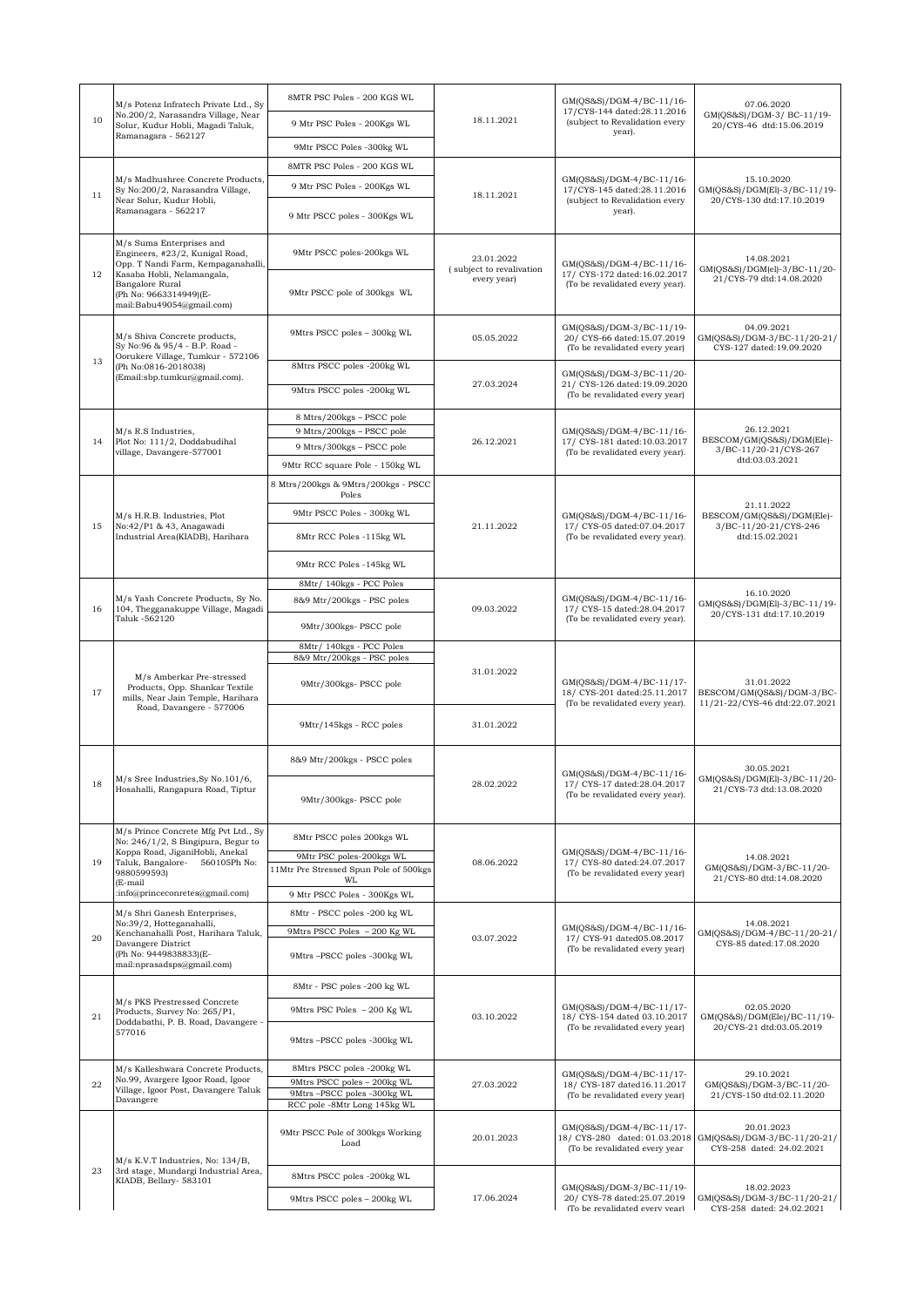|    |                                                                                                                                                                                                                                                                                     | 8Mtrs PSCC poles -140kg WL                                |            | (10 00 revailance every year)                                                                          | OIO 200 GRICH 2 HO2I2021                                                    |
|----|-------------------------------------------------------------------------------------------------------------------------------------------------------------------------------------------------------------------------------------------------------------------------------------|-----------------------------------------------------------|------------|--------------------------------------------------------------------------------------------------------|-----------------------------------------------------------------------------|
|    | M/s Prakash Spun Pipe<br>Manufactures, #418/324, Near N.H-<br>4, Bypass, P. B. Road, Avaragere<br>Vilage, Davangere - 577003<br>(Ph No:9449865555/944865556)                                                                                                                        |                                                           |            |                                                                                                        |                                                                             |
|    |                                                                                                                                                                                                                                                                                     | 8Mtrs PSCC poles -200kg WL<br>9Mtrs PSCC poles - 200kg WL |            |                                                                                                        |                                                                             |
|    |                                                                                                                                                                                                                                                                                     |                                                           | 09.10.2022 | GM(QS&S)/DGM-4/BC-11/17-<br>18/ CYS-201 dated: 25.11.2017<br>(To be revalidated every year)            | 30.05.2021                                                                  |
| 24 |                                                                                                                                                                                                                                                                                     | 9Mtrs-PSCC poles -300kg WL                                |            |                                                                                                        | GM(QS&S)/DGM-3/BC-11/20-<br>21/CYS-74 dtd:13.08.2020                        |
|    |                                                                                                                                                                                                                                                                                     | 8Mtrs/200kg WL - PSCC poles                               |            | GM(QS&S)/DGM-4/BC-11/17-                                                                               |                                                                             |
|    | M/s Sri Datta Sai Cement Products,<br>S.R. No.19, Basinepally (V), Gooty<br>Mandal, Ananthpur District, Andhra<br>Pradesh-515402                                                                                                                                                    | 9Mtrs/200kg WL - PSCC poles                               | 25.09.2022 | 18/ CYS-260 dated: 27.01.2018<br>(To be revalidated every year)                                        | 05.09.2021<br>GM(QS&S)/DGM-3/BC-11/20-21/                                   |
| 25 |                                                                                                                                                                                                                                                                                     | 11Mtrs/365kg WL-PSCC poles                                |            |                                                                                                        |                                                                             |
|    |                                                                                                                                                                                                                                                                                     | 9Mtr PSCC Pole of 300kgs Working<br>Load                  | 28.06.2022 | GM(QS&S)/DGM-4/BC-11/17-<br>18/ CYS-279 dated: 27.02.2018<br>(To be revalidated every year)            | CYS-112 dated: 07.09.2020                                                   |
|    |                                                                                                                                                                                                                                                                                     | 8Mtr PSCC pole - 200kg WL                                 |            |                                                                                                        |                                                                             |
|    |                                                                                                                                                                                                                                                                                     | 9Mtr PSCC pole - 200kg WL                                 |            |                                                                                                        |                                                                             |
| 26 | M/s Geetha Concrete poles, No.186,<br>Mahadeva Kodigenahalli<br>(Gopalapura), Bagalur post,                                                                                                                                                                                         | 9Mtr PSCC pole -300kg WL                                  | 21.03.2023 | GM(QS&S)/DGM-4/BC-11/17-<br>18/ CYS-314 dated: 27.03.2018                                              | 21.03.2023<br>GM(QS&S)/DGM-3/BC-11/20-21 /<br>CYS-274 dated: 04.03.2021     |
|    | Jalahobli, Bangalore-562 149                                                                                                                                                                                                                                                        | 8Mtr RCC pole - 115kg WL                                  |            | (To be revalidated every year                                                                          |                                                                             |
|    |                                                                                                                                                                                                                                                                                     | 9Mtr RCC pole - 145kg WL                                  |            |                                                                                                        |                                                                             |
|    |                                                                                                                                                                                                                                                                                     | 8 & 9Mtr PSCC Pole - 200kgs Working                       |            |                                                                                                        |                                                                             |
| 27 | M/s Maruthi Cement Udyog,<br>KIADB, Plot No: 49, II phase,<br>Antrasanahalli, Tumkur                                                                                                                                                                                                | Load<br>9Mtr PSCC poles - 300kgs Working<br>Load          | 30.06.2023 | GM(QS&S)/DGM-3/BC-11/18-<br>19/ CYS-171 dated:19.01.2019<br>(To be revalidated every year)             | 30.06.2023<br>GM(QS&S)/DGM-3/BC-11/21-<br>22/CYS-42 dtd:19.07.2021          |
|    | M/s Krishna Concrete products,<br>No.78, Hosur Road, Malur,                                                                                                                                                                                                                         | 9Mtrs PSCC(PSC) poles - 200kg WL                          |            |                                                                                                        |                                                                             |
| 28 | Kolar Dist - 563130<br>Contact No:<br>9901654251/9880283515<br>Email: kcpmalur@gmail.com                                                                                                                                                                                            | 9Mtrs PSCC poles -300kg WL                                | 27.08.2023 | GM(QS&S)/DGM-3/BC-11/18-<br>19/ CYS-195 dated:14.02.2019<br>(To be revalidated every year)             |                                                                             |
|    | M/s Maruthi Concrete Products, Sy<br>No.131, Yediyur, Mahadeva<br>Kodegehalli Road, Bagalur post,<br>Baglur -562149-562149                                                                                                                                                          | 8Mtrs PSCC poles - 200kg WL                               |            | GM(QS&S)/DGM-3/BC-11/18-<br>19/ CYS-192 dated:12.02.2019<br>(To be revalidated every year)             |                                                                             |
|    |                                                                                                                                                                                                                                                                                     | 9Mtrs PSCC poles - 200kg WL                               |            |                                                                                                        |                                                                             |
|    |                                                                                                                                                                                                                                                                                     | 8Mtrs PCC poles - 140kg WL                                | 29.08.2023 |                                                                                                        | 29.08.2023                                                                  |
| 29 |                                                                                                                                                                                                                                                                                     | 9Mtrs PSCC poles -300kg WL                                |            |                                                                                                        | GM(QS&S)/DGM-3/BC-11/21-<br>22/CYS-19 dtd:09.06.2021                        |
|    |                                                                                                                                                                                                                                                                                     | 11Mtr PSC Circular spun pole -<br>500kgs WL               |            |                                                                                                        |                                                                             |
|    |                                                                                                                                                                                                                                                                                     | 9Mtr RCC poles - 145kg WL                                 | 29.08.2023 | GM(QS&S)/DGM-3/BC-11/20-<br>21/ CYS-38 dated:05.06.2020<br>(To be revalidated every year)              |                                                                             |
|    |                                                                                                                                                                                                                                                                                     | 8Mtrs PSCC Poles - 200kg WL                               |            |                                                                                                        |                                                                             |
|    |                                                                                                                                                                                                                                                                                     | 9Mtrs PSCC Poles - 200kg WL                               | 22.06.2025 | GM(QS&S)/DGM-3/BC-11/21-<br>22/ CYS-27 dated:28.06.2021<br>Subject to Revalidation once in 2<br>years) |                                                                             |
|    | M/s Akshaya Cement Products,                                                                                                                                                                                                                                                        | 8Mtr RCC pole - 115kG WL                                  |            |                                                                                                        |                                                                             |
| 30 | Bhadrapura, Kunigal Road, Solur                                                                                                                                                                                                                                                     | 9Mtr RCC pole - 145kgs WL                                 |            |                                                                                                        |                                                                             |
|    | Hobli, Magadi Taluk, Ramanagara<br>(Ph No: 080-22281199, 7022654826)                                                                                                                                                                                                                |                                                           |            |                                                                                                        |                                                                             |
|    |                                                                                                                                                                                                                                                                                     | 9Mtrs PSCC poles -300kg WL                                | 21.06.2026 |                                                                                                        |                                                                             |
|    |                                                                                                                                                                                                                                                                                     | 11Mtr PSCC pole - 365kG WL                                |            |                                                                                                        |                                                                             |
| 31 | M/s Jyothi Electricals,<br>Post Box.300,<br>Jyohi Buliding, Maidan Road,<br>Mangalore - 575001.<br>Factory Unit: Amanikere Village,<br>Kora Hobli, Kora, Tumkur.<br>Contact No: 2440590/2425662                                                                                     | 8 & 9Mtrs PSCC Poles - 200kg WL                           | 05.01.2024 | GM(QS&S)/DGM-3/BC-11/18-<br>19/ CYS-217 dated:23.03.2019<br>(To be revalidated every year)             |                                                                             |
| 32 | M/s HBL Power Systems Limited,<br>Registered Office: Road No:10,<br>Banjara Hills, Hyderabad - 500034<br>Factory Unit:<br>Kanaparru - Village, Nadendla -<br>Mandal, Guntur - District<br>Contact No: 91-40-23355575,<br>23355085<br>Mobile No:8096967933<br>E-mail:contact@hbl.com | 12.5Mtr PSCC circular spun pole -<br>350kgs WL            | 22.07.2024 | GM(QS&S)/DGM-3/BC-11/<br>19-20/ CYS-102<br>dated:28.08.2019<br>(To be revalidated every year)          |                                                                             |
|    |                                                                                                                                                                                                                                                                                     | 13Mtr PSCC circular spun pole -500kgs<br>WL               |            |                                                                                                        | 05.09.2021<br>GM(QS&S)/DGM-3/BC-11/<br>20-21 / CYS-111 dated:               |
|    |                                                                                                                                                                                                                                                                                     | 15Mtr PSCC circular spun pole -500kgs<br>WL               |            |                                                                                                        | 07.09.2020                                                                  |
|    |                                                                                                                                                                                                                                                                                     | Pre - Stressed Tubular Spun Pole 11Mtr<br>Long 500kg WL   | 02.12.2021 | GM(QS&S)/DGM-3/BC-11/<br>20-21 / CYS-178 dated:<br>02.12.2020                                          |                                                                             |
|    | M/s Umashankar Industries, Sy                                                                                                                                                                                                                                                       | 8mtr PSCC Poles -200kg WL                                 |            | GM(QS&S)/DGM-3/BC-11/<br>19-20 / CYS-92 dated:<br>05.08.2017<br>(To be revalidated every year)         |                                                                             |
| 33 | No:12/1, Near Budagumpa Cross,<br>Sultanpur Village Tq./Dist. Koppal-<br>583231 (Ph No: 9916062580,<br>7899311022)                                                                                                                                                                  | 9mtr PSCC Poles -200kg WL                                 | 05.07.2022 |                                                                                                        | 05.07.2022<br>GM(QS&S)/DGM-3/BC-11/<br>20-21 / CYS-233 dated:<br>28.01.2021 |
|    |                                                                                                                                                                                                                                                                                     |                                                           |            |                                                                                                        |                                                                             |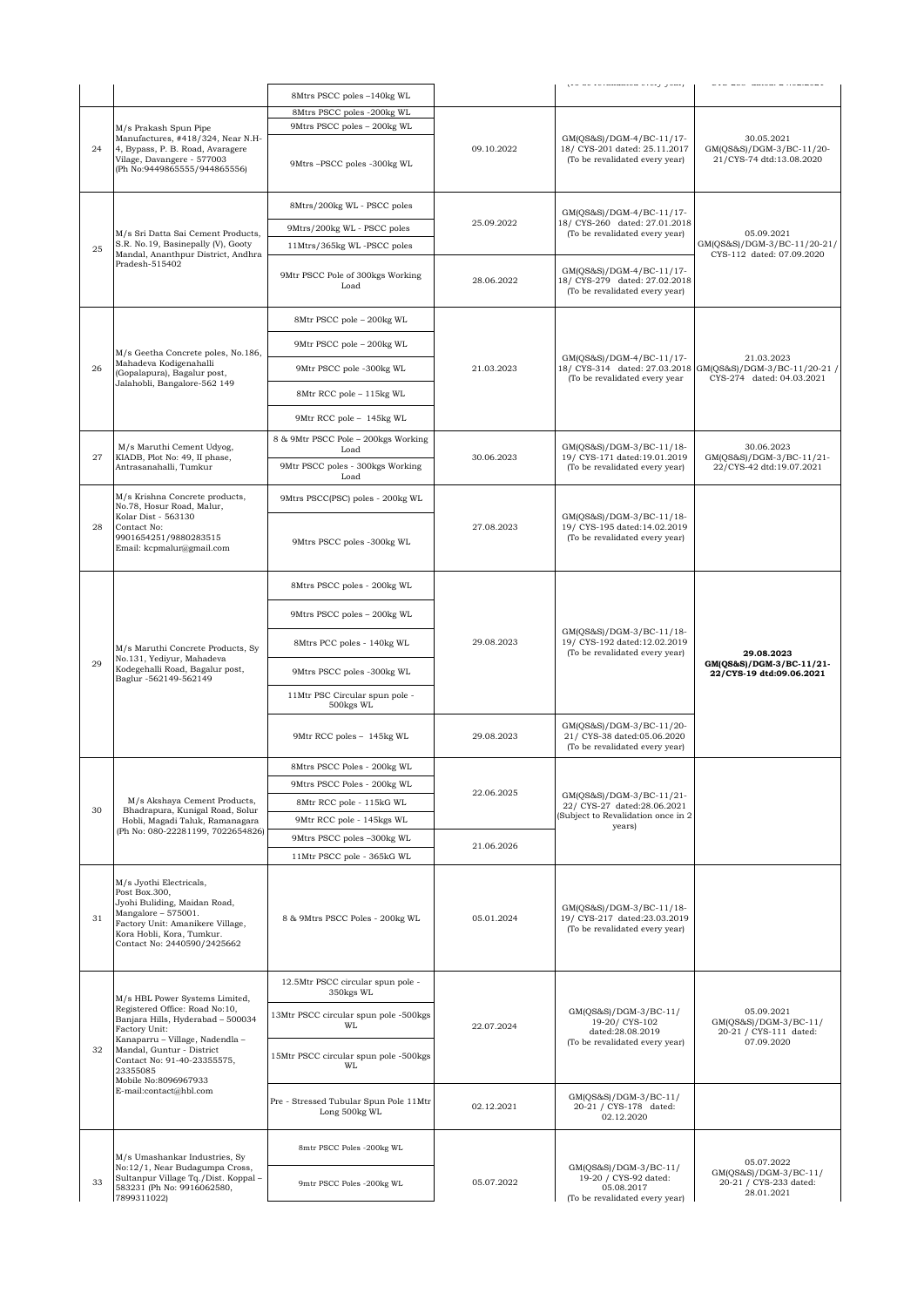|    | (E-mail:uisnd2015@gmail.com)                                                                                                                                                                          | 9Mtr PSCC Poles -300kg WL                           |            |                                                                                                  |                                                                        |
|----|-------------------------------------------------------------------------------------------------------------------------------------------------------------------------------------------------------|-----------------------------------------------------|------------|--------------------------------------------------------------------------------------------------|------------------------------------------------------------------------|
| 34 |                                                                                                                                                                                                       | 8Mtr & 9Mtr PSCC poles - 200kg WL                   |            |                                                                                                  |                                                                        |
|    | M/s AMBA Industries,<br>Sy No.101/6, Hosahalli, Rangapura<br>Road, Tiptur                                                                                                                             | 8Mtr PSCC poles 140kg WL                            |            | GM(QS&S)/DGM-3/BC-11/                                                                            | 10.12.2020<br>GM(QS&S)/DGM-3/BC-11/                                    |
|    | Mob No:9686551107/08,<br>9591813727                                                                                                                                                                   |                                                     | 09.03.2022 | 17-18 / CYS-14 dated:<br>28.04.2017                                                              | 19-20 / CYS-166 dated:<br>10.12.2019<br>(To be revalidated every year) |
|    | E-mail: ambindutries.net@gmail.com                                                                                                                                                                    | 9Mtr PSCC poles - 300kg WL                          |            |                                                                                                  |                                                                        |
|    | M/s Ferrocements Pre Fab Pvt Ltd.                                                                                                                                                                     |                                                     |            |                                                                                                  |                                                                        |
|    | Regd Office: No187, Ground Floor,<br>Link Road, Malleswaram, Bangalore<br>(Factory Unit:14/C, Attibele<br>Industrial Area, Hosur Road,<br>Bangalore)<br>Ph No:9611133595<br>E-mail:ferocem@yahoo.com) | 11 Mtr PSCC Spun Concrete Pole                      |            | GM(QS&S)/DGM-3/BC-11/15-<br>16/CYS-32                                                            | 23.12.2022<br>GM(QS&S)/DGM-3/BC-11/<br>20-21 / CYS-198 dtd:23.12.2020  |
| 35 |                                                                                                                                                                                                       | $(500kg$ LW $)$                                     | 28.03.2022 | dated:07.06.2016(Subject to<br>Revalidaion every year)                                           |                                                                        |
|    |                                                                                                                                                                                                       |                                                     |            |                                                                                                  |                                                                        |
|    |                                                                                                                                                                                                       | 8Mtrs PSCC poles -200kg WL                          |            |                                                                                                  |                                                                        |
|    | M/s Shaakya Industries,<br>Plot No:91, Vasanthanarashapura                                                                                                                                            | 9Mtrs PSCC poles - 200kg WL                         | 09.10.2024 | GM(QS&S)/DGM-3/BC-11/                                                                            | 02.02.2023<br>GM(QS&S)/DGM-3/BC-11/20-                                 |
| 36 | KIADB Industrial Area,<br>2nd Phase, Tumakuru<br>Contact No:                                                                                                                                          | 9Mtrs PSCC poles -300kg WL                          |            | 19-20 / CYS-184 dtd:31.12.2019<br>(Subject to Revalidaion every<br>year)                         | 21/CYS-235 dtd:02.02.2021                                              |
|    | 9538058855/080-23395777<br>E-mail:saru.parsi@gmail.com                                                                                                                                                |                                                     |            |                                                                                                  |                                                                        |
|    |                                                                                                                                                                                                       | 8Mtr RCC pole - 115Kg WL                            | 02.02.2022 | 02.02.2022<br>GM(QS&S)/DGM-3/BC-11/20-                                                           |                                                                        |
|    |                                                                                                                                                                                                       | 9Mtr RCC pole - 145kg WL                            |            | 21/CYS-235 dtd:02.02.2021                                                                        |                                                                        |
|    | M/s Suman Concrte Products,<br>M.Pais Building, Miadan Road,<br>Mangalore - 575001(Factory Unit:                                                                                                      | 8 & 9Mtr PSCC Pole - 200kgs Working<br>Load         | 08.11.2023 | GM(Q,S&S)/DGM-3/BC-11/18-<br>19/Cys-160 dated:28.12.2018 &                                       | 20.04.2021<br>GM(QS&S)/DGM-3/BC-11/<br>20-21 / CYS-22 dtd:27.05.2020   |
| 37 | Kurubarahalli Village, Ramanagar -<br>571511)                                                                                                                                                         | 9Mtr PSCC poles - 300kgs Working<br>Load            |            | GM(Q,S&S)/DGM-3/BC-11/18-<br>19/Cys-151 dated:14.12.2018                                         |                                                                        |
|    | Ph No:2443903,<br>E-mail: info@roopacorporation.com)                                                                                                                                                  | 11Mtr Pre Stressed Spun Pole of 500kgs<br><b>WL</b> |            | (Subject to Revalidaion every<br>year)                                                           |                                                                        |
|    | M/s Roopa Engineering Corporation,<br>Jyothi Building, Maidan Road,<br>Mangalore - 575001<br>Contact No: 0824-242676<br>E-mail:<br>roopacorporation@yahoo.com                                         | 8Mtrs PSCC poles -200kg WL                          | 24.06.2024 | GM(QS&S)/DGM-3/BC-11/<br>20-21 / CYS-41 dtd:18.06.2020<br>(Subject to Revalidaion every          |                                                                        |
| 38 |                                                                                                                                                                                                       | 9Mtrs PSCC poles - 200kg WL                         |            |                                                                                                  |                                                                        |
|    |                                                                                                                                                                                                       | 9Mtrs PSCC poles -300kg WL                          |            | year)                                                                                            |                                                                        |
|    | M/s Chamundeshwari concrete<br>products.<br>#285/1, Yelahanka bagalur Road,<br>Bagalur, Jala Hobli,<br>Bangalore-562149.<br>(Ph no:9141391919,<br>(E mail:chamundeshvari@gmail.com)                   | 8Mtr PSCC pole -200kg WL                            | 04.03.2023 | GM(QS&S)/DGM-3/BC-11/<br>20-21 / CYS-59 dtd:17.07.2020<br>(Subject to Revalidaion every<br>year) |                                                                        |
|    |                                                                                                                                                                                                       | 9Mtr PSCC pole - 200kg WL                           |            |                                                                                                  |                                                                        |
| 39 |                                                                                                                                                                                                       | 9Mtr PSCC pole - 300Kg WL                           |            |                                                                                                  | 04.03.2023<br>GM(QS&S)/DGM-3/BC-11/<br>20-21 / CYS-277 dtd:04.03.2021  |
|    |                                                                                                                                                                                                       | 8Mtr RCC pole -115kg WL                             |            |                                                                                                  |                                                                        |
|    |                                                                                                                                                                                                       | 9Mtr RCC poles - 145kg WL                           |            |                                                                                                  |                                                                        |
|    | M/s Nandhi Concrete Products, Opp.<br>Gante Basavanna temple, N.H 206,                                                                                                                                | 8 & 9Mtr PSCC Poles - 200kgs Working<br>Load        |            | GM(QS&S)/DGM-3/BC-11/                                                                            |                                                                        |
| 40 | Mudigere, Gubbi Tq, Tumkur Dist.<br>(Ph No: 8971113511, 9900818484)<br>(E-mail:                                                                                                                       | 9Mtr PSCC poles - 300kgs Working                    | 05.05.2023 | 18-19 / CYS-57 dtd:25.06.2018<br>(Subject to Revalidaion every<br>year)                          | 14.08.2021<br>GM(QS&S)/DGM(El)-3/BC-11/20-<br>21/CYS-84 dtd:17.08.2020 |
|    | nandhi.products@gmail.com)                                                                                                                                                                            | Load                                                |            |                                                                                                  |                                                                        |
|    | M/s SMK Concrete Industries, No<br>77, Srinivasapura Grama,                                                                                                                                           | 8Mtrs PSCC poles -200kg WL                          |            | GM(QS&S)/DGM(El)-3/BC-11/20-<br>21/CYS-87                                                        |                                                                        |
| 41 | Thorebyrasandra Post, Jogipalya,<br>Nelamangala, Bengaluru - 562123                                                                                                                                   | 9Mtrs PSCC poles - 200kg WL                         | 03.04.2025 | dtd:17.08.2020/19.08.2020<br>(Subject to Revalidaion every                                       |                                                                        |
|    | (Ph No: 9343712298,9945280176,<br>9986449988 & 8050796001)                                                                                                                                            | 9Mtr RCC poles - 145kgs WL                          |            | year)                                                                                            |                                                                        |
|    | M/s Shri Lakshmi Gowri Concrete<br>Products,                                                                                                                                                          | 8 & 9Mtr PSCC Poles - 200kgs Working<br>Load        |            |                                                                                                  |                                                                        |
| 42 | Site No.116/1, N.H. 206, Islampura<br>Gate Near HP Petrol Bunk, Gubbi Tq,                                                                                                                             |                                                     | 20.06.2025 | GM(QS&S)/DGM(El)-3/BC-11/20-<br>21/CYS-97 dtd:28.08.2020<br>(Subject to Revalidaion every        |                                                                        |
|    | Tumkur Dist. Karnataka, 572126<br>(Ph No: 8971113511, 9535034444)                                                                                                                                     | 9Mtr PSCC poles - 300kgs Working<br>Load            |            | year)                                                                                            |                                                                        |
|    |                                                                                                                                                                                                       | 8Mtrs PSCC poles -200kg WL                          |            | GM(QS&S)/DGM(El)-3/BC-11/20-                                                                     |                                                                        |
|    | M/s Vishava Concrete Products,                                                                                                                                                                        | 9Mtrs PSCC poles - 200kg WL                         | 22.06.2025 | 21/CYS-100 dtd:01.09.2020<br>(Subject to Revalidaion every<br>year)                              |                                                                        |
| 43 | Bhadrapura, Kunigal Road,<br>Solur Hobli, Magadi Taluk,<br>Bangalore Rural Dist                                                                                                                       | 8Mtr RCC pole -115kg WL                             | 21 04 2025 | GM(QS&S)/DGM(El)-3/BC-11/20-<br>21/CYS-07 dtd:21.04.2021                                         |                                                                        |
|    | Ph No:080-42072889, 7022654826                                                                                                                                                                        |                                                     |            |                                                                                                  |                                                                        |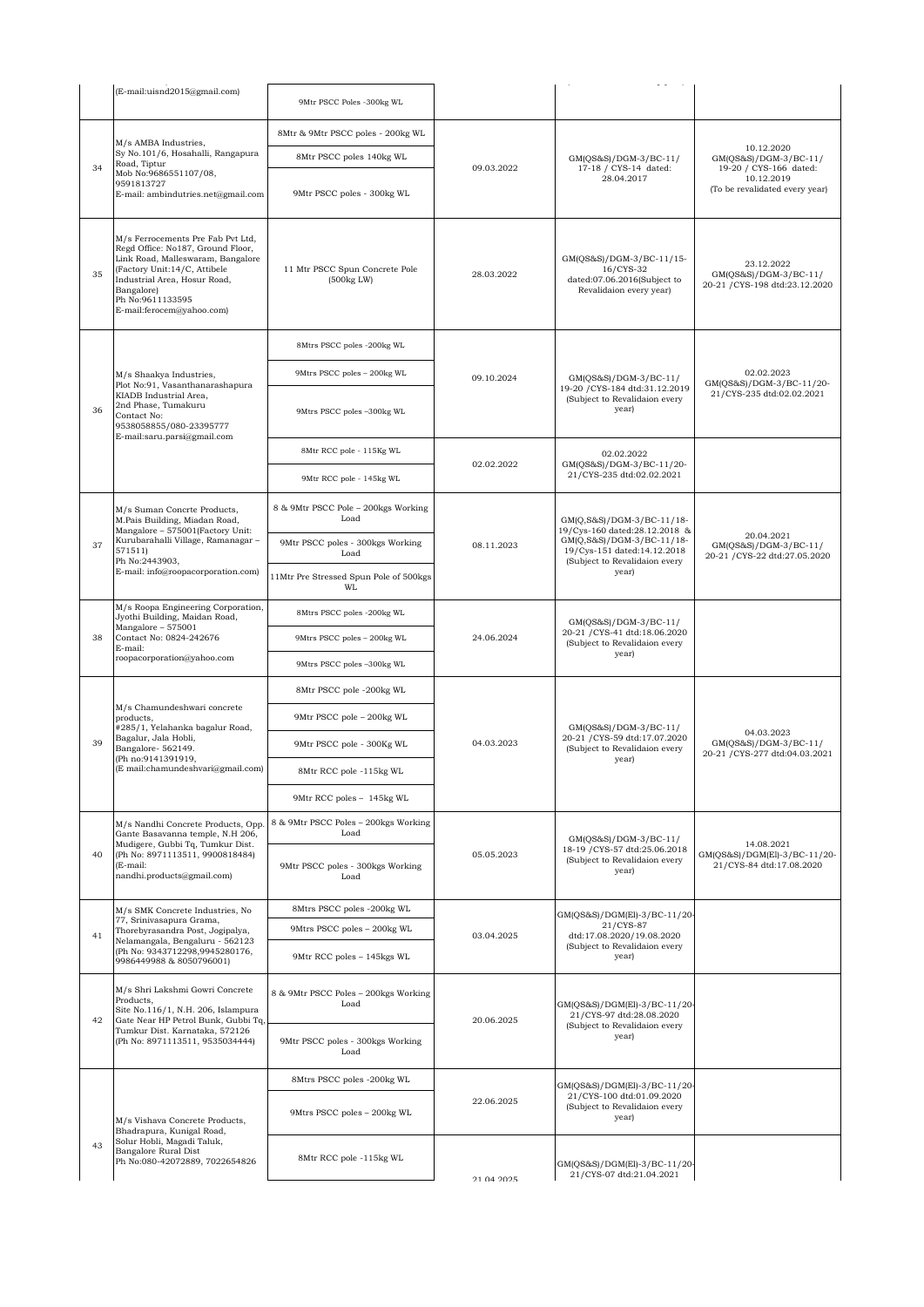|    |                                                                                                                                                                     |                                                            | 41.07.4040 | (Subject to revalidation once in 2                                                                        |                                                                         |
|----|---------------------------------------------------------------------------------------------------------------------------------------------------------------------|------------------------------------------------------------|------------|-----------------------------------------------------------------------------------------------------------|-------------------------------------------------------------------------|
|    |                                                                                                                                                                     | 9Mtr RCC pole - 145kg WL                                   |            | years)                                                                                                    |                                                                         |
| 44 | M/s Srinivasa Concrete Products,<br>Jagalur Road, Alur Village,<br>Davangere.<br>(Ph No: 9448213045, 8553502125)                                                    | 8Mtrs PSCC poles -200kg WL                                 |            |                                                                                                           |                                                                         |
|    |                                                                                                                                                                     | 9Mtrs PSCC poles - 200kg WL<br>9Mtrs-PSCC poles -300kg WL  |            | GM(QS&S)/DGM(El)-4/BC-11/17-                                                                              | 04.09.2021                                                              |
|    |                                                                                                                                                                     |                                                            | 20.03.2023 | 18/CYS-316 dtd: 27.03.2018<br>(Subject to Revalidaion every                                               | GM(QS&S)/DGM(El)-3/BC-11/20-                                            |
|    |                                                                                                                                                                     | 11Mtr PSCC Circular spun pole-500kgs<br>WL                 |            | year)                                                                                                     | 21/CYS-106 dtd:05.09.2020                                               |
|    | (E-mail: Sri Srinivasa<br>electricals16@gmail.com)                                                                                                                  |                                                            |            | GM(QS&S)/DGM(El)-3/BC-11/17-                                                                              |                                                                         |
|    |                                                                                                                                                                     | 9Mtr RCC poles - 145kg WL                                  | 20.03.2023 | 18/CYS-316 dtd: 27.03.2018                                                                                | 04.09.2021<br>GM(QS&S)/DGM(El)-3/BC-11/20-                              |
|    |                                                                                                                                                                     |                                                            |            | (Subject to Revalidaion every<br>year)                                                                    | 21/CYS-131 dtd:28.09.2020                                               |
|    |                                                                                                                                                                     |                                                            |            |                                                                                                           |                                                                         |
|    | M/s Sree Ganesha Power Products,<br>Sy No:133, Vajarahalli Village,<br>Mantapa Dhakale Bannerghatta<br>Post, Jigani Hobli, Bangalore -<br>560083.                   | Pre - Stressed Tubular Spun Pole 11<br>Mtr Long - 500Kg WL |            |                                                                                                           |                                                                         |
|    |                                                                                                                                                                     | RCC Pole - 9 Mtr Long, 145 Kg WL                           | 15.12.2021 |                                                                                                           |                                                                         |
| 45 |                                                                                                                                                                     | PSCC Pole - 8 Mtr Long, 200 Kg WL                          |            | GM(QS&S)/DGM(El)-3/BC-11/20-<br>21/CYS-188 dtd:16.12.2020                                                 |                                                                         |
|    |                                                                                                                                                                     |                                                            |            |                                                                                                           |                                                                         |
|    |                                                                                                                                                                     | PSCC Pole - 9 Mtr Long, 200 Kg WL                          |            |                                                                                                           |                                                                         |
|    | M/s Peacock Industries,<br>(Factory Unit 1: 110/84, BT Layout,                                                                                                      | 8Mtr PSCC poles -200kg WL                                  |            |                                                                                                           |                                                                         |
|    | Mahaveer Road, Davangere -<br>577001.                                                                                                                               | 9Mtr PSCC poles - 200kg WL                                 |            |                                                                                                           |                                                                         |
| 46 | Factory Unit 2: Survey No. 61/1,<br>Togarekatte Panchayat,                                                                                                          | 9Mtr RCC poles-145kgs WL                                   | 21.12.2025 | GM(QS&S)/DGM(El)-3/BC-11/20-<br>21/CYS-195 dtd:22.12.2020<br>(Subject to revalidation once in 2           |                                                                         |
|    | Narayanapura, Harapanahalli,<br>Davanagere).                                                                                                                        | 8Mtr RCC poles -115 Kg WL                                  |            | years)                                                                                                    |                                                                         |
|    | Ph No: 08192-276392,<br>9448043405, 9844065336                                                                                                                      |                                                            |            |                                                                                                           |                                                                         |
|    |                                                                                                                                                                     | 9Mtrs PSCC poles -300kg WL                                 |            |                                                                                                           |                                                                         |
|    | M/s PKKR Electric Poles                                                                                                                                             | 8Mtr PSCC poles - 200kg WL                                 |            |                                                                                                           |                                                                         |
| 47 | Sy No.36, Near Vikrant Radial Road,<br>Next to Tata Service Station, Hebbal                                                                                         | 9Mtr PSCC poles - 200kg WL                                 | 12.01.2022 | GM(QS&S)/DGM(El)-3/BC-11/20-<br>21/CYS-219 dtd:13.01.2021                                                 |                                                                         |
|    | Road, Mysore<br>Ph No:9342105825/9845117131                                                                                                                         |                                                            |            |                                                                                                           |                                                                         |
|    |                                                                                                                                                                     | 9Mtr RCC poles - 145kgs WL                                 |            |                                                                                                           |                                                                         |
|    |                                                                                                                                                                     | 8Mtr PSCC pole -200kg WL                                   |            | GM(QS&S)/DGM(El)-3/BC-11/20-<br>21/CYS-220 dtd:18.01.2021<br>(Subject to revalidation once in 2<br>years) |                                                                         |
|    | M/s Malu Enterprises,<br>A.No:108, Kogilu Village,<br>Yelahanka, Bangalore - 64<br>(Ph No: 080-22266768)<br>(E-mail: malugroup1969@gmail.com)                       | 9Mtr PSCC pole -200kg WL                                   | 18.11.2025 |                                                                                                           |                                                                         |
| 48 |                                                                                                                                                                     | 9Mtr PSCC pole - 300kg WL                                  |            |                                                                                                           |                                                                         |
|    |                                                                                                                                                                     | 9Mtr RCC pole - 145kg WL                                   |            |                                                                                                           |                                                                         |
|    | M/s Stresscrete (India) Products,<br>S.No: 248, Kadanur Village,<br>Doddaballapur,<br>Bangalore Rural Dist<br>(Ph No: 9880133779)                                   | 8Mtr PSCC pole -200kg WL                                   | 17.10.2025 | GM(QS&S)/DGM(El)-3/BC-11/20-<br>21/CYS-221 dtd:18.01.2021<br>(Subject to revalidation once in 2<br>years) |                                                                         |
| 49 |                                                                                                                                                                     | 9Mtr PSCC pole -200kg WL                                   |            |                                                                                                           |                                                                         |
|    |                                                                                                                                                                     | 9Mtr PSCC pole - 300kg WL                                  |            |                                                                                                           |                                                                         |
|    |                                                                                                                                                                     | 9Mtr RCC pole - 145kg WL                                   |            |                                                                                                           |                                                                         |
|    |                                                                                                                                                                     | 8Mtr PSCC poles -200kg WL                                  |            | GM(QS&S)/DGM(El)-3/BC-11/20-<br>21/CYS-228 dtd:22.01.2021<br>(Subject to revalidation once in 2<br>years) |                                                                         |
|    | M/s Mysore Precast Constructions,                                                                                                                                   | 9Mtr PSCC poles – 200kg WL                                 | 11.12.2025 |                                                                                                           |                                                                         |
|    | Sy No: 94/1, Tumkur Madhugiri                                                                                                                                       | 8Mtr PSCC poles - 140Kg WL                                 |            |                                                                                                           |                                                                         |
| 50 | Road,<br>Arakere Village,                                                                                                                                           | 9Mtr RCC poles-145kg WL                                    |            |                                                                                                           |                                                                         |
|    | Tumakuru-572106<br>Ph No: 0816-2272711                                                                                                                              | 9Mtrs PSCC poles -300kg WL                                 | 17.03.2022 | GM(QS&S)/DGM-4/BC-11/17-<br>18/CYS-237 dtd:10.01.2018                                                     | 17.03.2022<br>GM(QS&S)/DGM(El)-3/BC-11/20-<br>21/CYS-228 dtd:22.01.2021 |
|    |                                                                                                                                                                     |                                                            |            |                                                                                                           |                                                                         |
|    |                                                                                                                                                                     | 8mtr PSCC Pole -200kg WL                                   |            |                                                                                                           | 02.12.2022                                                              |
|    | M/s Rajashree Concrete products,                                                                                                                                    | 9mtr PSCC Pole -200kg WL                                   | 02.12.2022 | GM(QS&S)/DGM(El)-4/BC-11/17<br>18/CYS-92 dtd:05.08.2017                                                   | GM(QS&S)/DGM(El)-3/BC-11/21-                                            |
| 51 | NH-4, Mallashettyhalli, Honnur post,<br>Davanagere-577 556                                                                                                          | 9Mtr PSCC Pole -300kg WL                                   |            |                                                                                                           | 22/CYS-36 dtd:08.07.2021                                                |
|    | (Ph No: 9986009549, 9886077177)<br>(E-mail:rajashreedvg@gmail.com)                                                                                                  | 9Mtr RCC Pole -145kg WL                                    |            |                                                                                                           |                                                                         |
|    |                                                                                                                                                                     | 11Mtr Pre - Stressed Tubular Spun Pole -<br>500Kg WL       | 08.07.2022 | GM(QS&S)/DGM(El)-3/BC-11/21-<br>22/CYS-36 dtd:08.07.2021                                                  |                                                                         |
|    |                                                                                                                                                                     | 11Mtr PSCC pole - 365 Kg WL                                |            |                                                                                                           |                                                                         |
| 52 | M/s Pooja Cement Works,<br>Sy No:25/41, Near IRB Hosalli,<br>Chikkakasanakandi Village, Koppal<br>583233<br>E-mail: poojacements@gmail.com                          | 8Mtr PSCC pole - 200kgs WL                                 |            |                                                                                                           |                                                                         |
|    |                                                                                                                                                                     | 9Mtr PSCC pole - 200kgs WL<br>9Mtr PSCC pole - 300kgs WL   | 19.02.2022 |                                                                                                           |                                                                         |
|    |                                                                                                                                                                     | 8Mtr PSCC pole - 140kgs WL                                 |            | GM(QS&S)/DGM(El)-3/BC-11/20-                                                                              |                                                                         |
|    |                                                                                                                                                                     | 9Mtr RCC pole - 145kgs WL<br>9.5Mtr RCC pole - 350kgs WL   |            | 21/CYS-249 dtd:19.02.2021                                                                                 |                                                                         |
|    |                                                                                                                                                                     | 8Mtr RCC pole - 115kgs WL<br>9Mtr RCC pole - 150kgs WL     |            |                                                                                                           |                                                                         |
|    |                                                                                                                                                                     |                                                            |            |                                                                                                           |                                                                         |
|    |                                                                                                                                                                     | 8Mtr PSCC poles -200kg WL                                  |            |                                                                                                           |                                                                         |
| 53 | M/s Yashaswini Concrete Products,<br>Sy No:98, Avargere IGOOR Road,<br>IGOOR Village, Davangere,<br>Ph No: 962046141,9886425556<br>E-mail: mellakategroup@gmail.com | 9Mtr PSCC poles - 200kg WL                                 | 18.11.2025 | GM(QS&S)/DGM(El)-3/BC-11/20-<br>21/CYS-252 dtd:19.02.2021<br>(Subject to revalidation once in 2<br>years) |                                                                         |